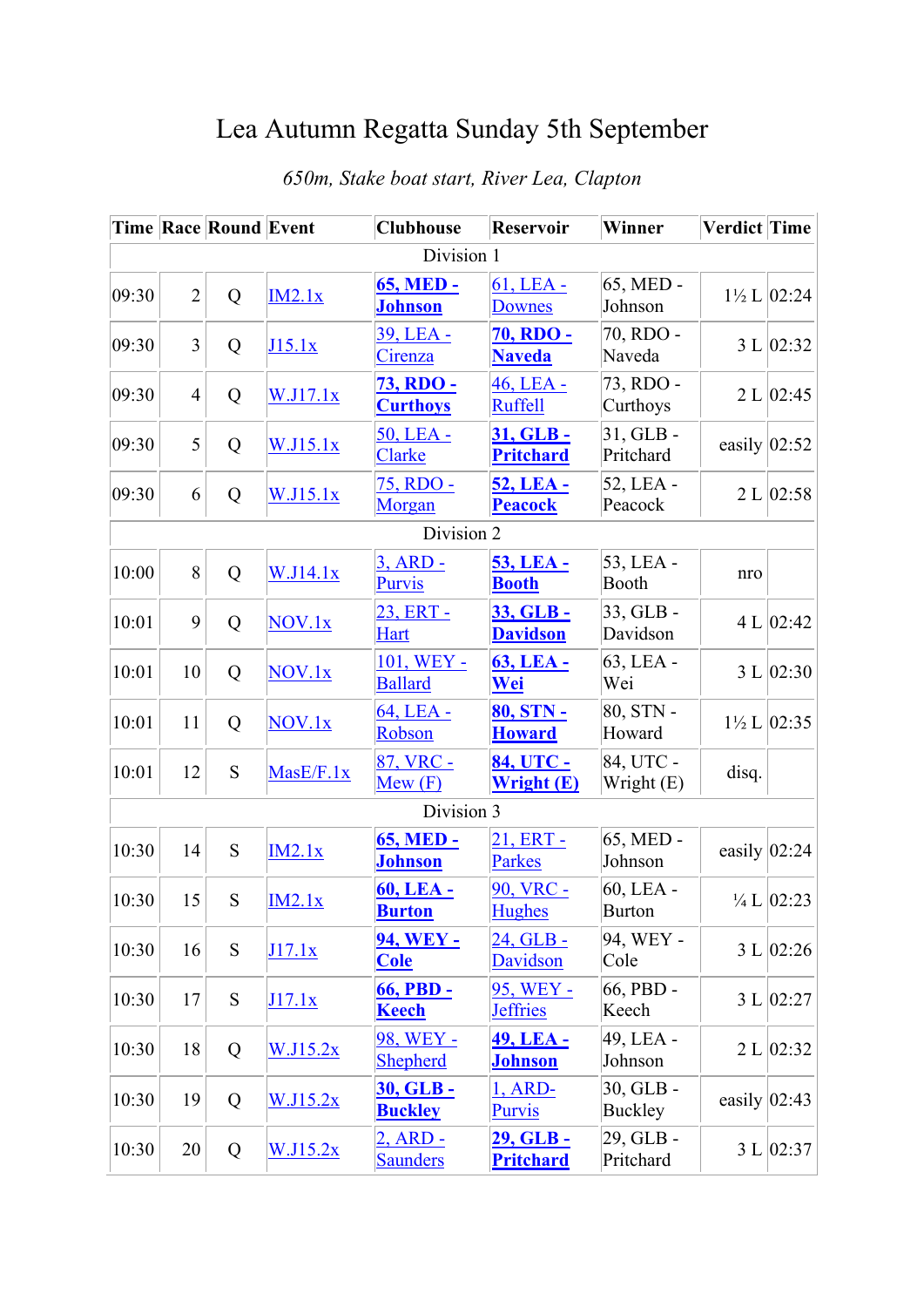|       |    |           |                   | Division 4                         |                                    |                           |                  |                           |
|-------|----|-----------|-------------------|------------------------------------|------------------------------------|---------------------------|------------------|---------------------------|
| 11:00 | 22 | Q         | IM3.1x            | 78, STN -<br>Tollett               | <b>19, BEB -</b><br><b>Gleeson</b> | 19, BEB -<br>Gleeson      | easily           |                           |
| 11:00 | 23 | Q         | IM3.1x            | 62, LEA -<br><u>Wei</u>            | 79, STN -<br><b>Stather</b>        | 62, LEA -<br>Wei          | 3L               |                           |
| 11:00 | 24 | S         | W.J17.1x          | 73, RDO -<br><b>Curthoys</b>       | 27, GLB-<br><u>Turner</u>          | 27, GLB -<br>Turner       |                  | $1\frac{1}{2}$ L $ 02:28$ |
| 11:00 | 25 | S         | W.J17.1x          | 9, BEB -<br><b>Richards</b>        | 74, RDO -<br>Peck                  | $9, BEB -$<br>Richards    |                  | 3 L   02:45               |
| 11:01 | 26 | S         | J15.1x            | <u>70, RDO - </u><br><b>Naveda</b> | 71, RDO -<br><b>Benson</b>         | 70, RDO -<br>Naveda       | easily $ 02:34 $ |                           |
| 11:01 | 27 | S         | J15.1x            | 96, WEY -<br><b>Jeffries</b>       | 40, LEA -<br><b>Johnson</b>        | 40, LEA -<br>Johnson      | nro              |                           |
|       |    |           |                   | Division 5                         |                                    |                           |                  |                           |
| 11:30 | 29 | S         | W.J16.2x          | 11, BEB/ROC                        | 97, WEY -<br><b>Shepherd</b>       | 97, WEY -<br>Shepherd     |                  | 2 L   02:36               |
| 11:30 | 30 | S         | W.J18.1x          | 44, LEA -<br>Linyard-<br>Tough     | <b>8, BEB-</b><br>Craig            | 8, BEB -<br>Craig         | easily $ 02:36 $ |                           |
| 11:30 | 31 | S         | $Ma$ s $D/E/F.2x$ | 67, PBD -<br><b>Prentice (D)</b>   | 86, VRC -<br>Mew(E)                | 67, PBD -<br>Prentice (D) |                  | $1\frac{1}{2}$ L $ 02:15$ |
| 11:31 | 32 | S         | IM2.2x            | 92, WEY -<br>Cole                  | <b>59, LEA -</b><br><b>Ferrara</b> | 59, LEA -<br>Ferrara      |                  | 1 L   02:10               |
| 11:31 | 33 | S         | W.J15.1x          | 31, GLB -<br><b>Pritchard</b>      | 52, LEA -<br>Peacock               | $31, GLB -$<br>Pritchard  |                  | 3 L   02:46               |
| 11:31 | 34 | S         | W.J15.1x          | 32, GLB-<br><b>Redgrave</b>        | $51,$ LEA -<br>Johnson             | 32, GLB -<br>Redgrave     |                  | 2 L   02:45               |
| 11:31 | 35 | S         | W.J14.1x          | 53, LEA -<br><b>Booth</b>          | 99, WEY -<br><b>Cole</b>           | 99, WEY -<br>Cole         |                  | 3 L   02:50               |
| 11:31 | 36 | S         | W.J14.1x          | 81, SRC -<br><b>Adams</b>          | 4, ARD -<br><b>Tucker</b>          | $4$ , ARD -<br>Tucker     |                  | 4 L $ 02:41 $             |
|       |    |           |                   | Division 6                         |                                    |                           |                  |                           |
| 12:00 | 38 | ${\bf S}$ | IM2.2x            | 89, VRC -<br><b>Brown</b>          | 93, WEY -<br>Needham               | 89, VRC -<br><b>Brown</b> |                  | 4 L   02:13               |
| 12:00 | 39 | S         | W.IM3.4x-         | 35, LEA -<br><b>Ringshaw</b>       | <b>6, BEB -</b><br><b>McCall</b>   | 6, BEB -<br>McCall        |                  | $1\frac{1}{2}$ L $ 02:18$ |
| 12:00 | 40 | S         | W.IM2.1x          | <b>5, BEB -</b><br><b>Craig</b>    | 34, LEA -<br><b>Snaith</b>         | $5, BEB -$<br>Craig       |                  | 4 L $ 02:33 $             |
| 12:00 | 41 | S         | $W.I16.4x+$       | <b>10, BEB-</b><br><b>Warren</b>   | 47, LEA -<br>Johnson               | 10, BEB -<br>Warren       |                  | 2 L   02:31               |
| 12:00 | 42 | ${\bf F}$ | MasC.1x           | 85, VRC -<br><b>Simpson</b>        | 20, ERT -<br><b>Hart</b>           | 85, VRC -<br>Simpson      |                  | 3 L   02:45               |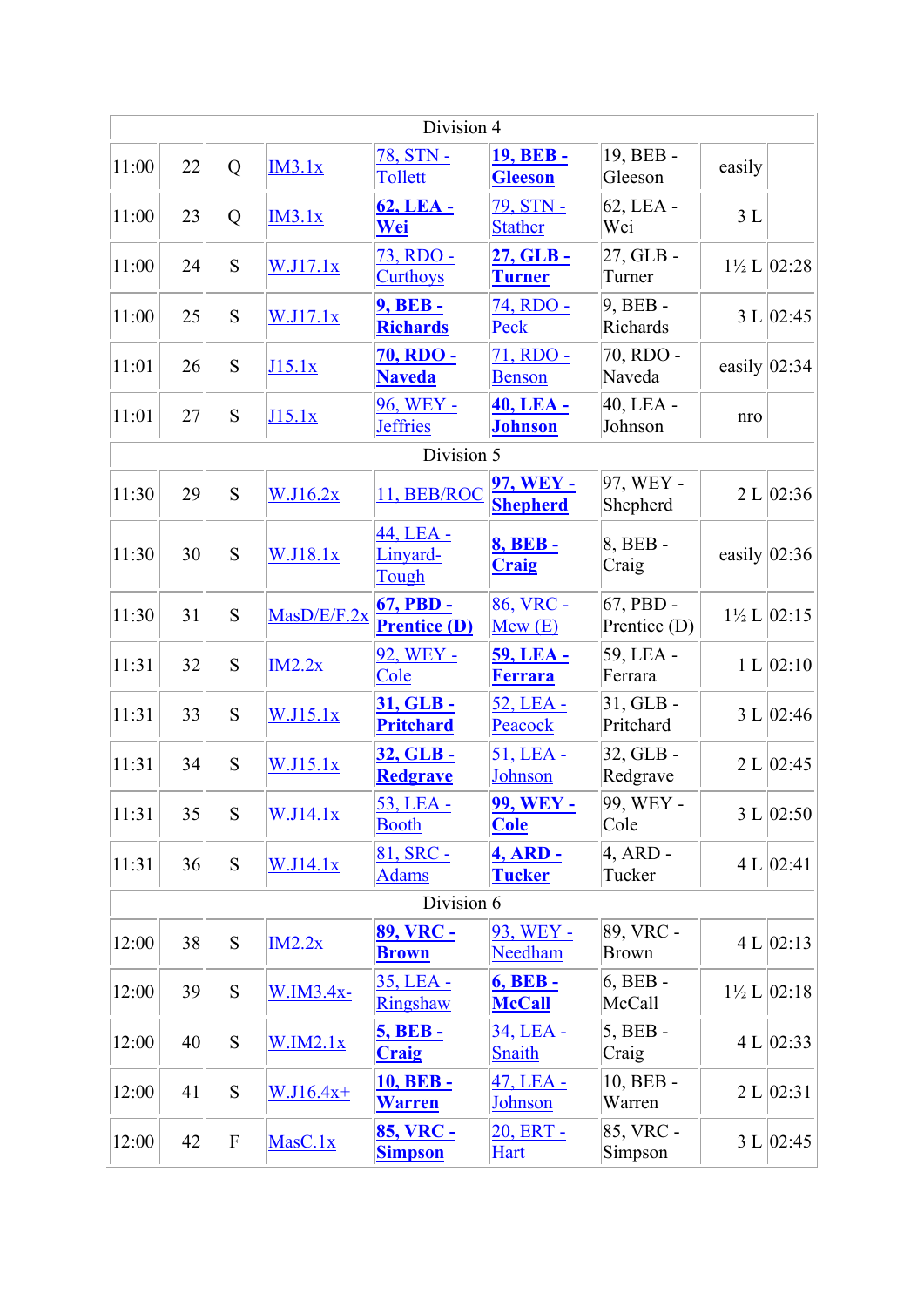| 55, LEA -<br>17, BEB -<br><b>55, LEA -</b><br>44<br>${\bf F}$<br>easily $ 02:31 $<br>MasG.1x<br><b>Mears</b><br>Mears<br><b>Jones</b><br>Division 7<br><b>19, BEB -</b><br>22, ERT -<br>19, BEB -<br>S<br>3L<br>46<br>IM3.1x<br><b>Gleeson</b><br>Parkes<br>Gleeson<br>91, VRC -<br><b>91, VRC -</b><br>$62$ , LEA -<br>S<br>3 L   02:19  <br>47<br>IM3.1x<br>Wei<br><b>Brown</b><br><b>Brown</b><br>30, GLB -<br>49, LEA -<br><b>49, LEA -</b><br>48<br>S<br>2L<br>W.I15.2x<br><b>Johnson</b><br><b>Buckley</b><br>Johnson<br>29, GLB -<br>29, GLB -<br>48, LEA -<br>49<br>S<br>2 L   02:18<br>W.J15.2x<br>Coido<br><b>Pritchard</b><br>Pritchard<br>15, BEB -<br>67, PBD -<br>67, PBD -<br>50<br>${\bf F}$<br>MasD/E/F.2x<br>$\frac{3}{4}$ L $\left 02:20\right\rangle$<br><b>Prentice (D)</b><br>Prentice (D)<br>Jones $(F)$<br>70, RDO -<br><b>70, RDO -</b><br>40, LEA -<br>51<br>3 L   02:42<br>${\bf F}$<br>J15.1x<br>Johnson<br><b>Naveda</b><br>Naveda<br>Division 8<br>41, LEA -<br>41, LEA -<br>$25,$ GLB -<br>53<br>S<br>1 L   02:42<br>J14.1x<br>Blanchard<br>Skinner<br><b>Skinner</b><br>42, LEA -<br>43, LEA -<br>43, LEA -<br>S<br>54<br>3 L   03:12<br>J14.1x<br><b>Steley</b><br><b>Keigher</b><br>Keigher<br>63, LEA -<br>33, GLB -<br>63, LEA -<br>55<br>S<br>$1\frac{1}{2}$ L $ 02:37 $<br>NOV.1x<br>Davidson<br><u>Wei</u><br>Wei<br>83, SRC -<br>80, STN -<br>80, STN -<br>56<br>${\bf S}$<br>NOV.1x<br>$\frac{3}{4}$ L $ 02:27$<br>Howard<br><b>Haynes</b><br><b>Howard</b><br>14, BEB -<br>77, STN -<br>77, STN -<br>58<br>${\bf F}$<br>$1\frac{1}{2}$ L $ 02:19 $<br>MasB.2x<br><b>Beadle</b><br>Beadle<br><b>Towner</b><br>Division 9<br>88, VRC -<br>56, LEA -<br>56, LEA -<br>easily $ 02:13$<br>Mx.MasB.2x<br>61<br>$\boldsymbol{F}$<br>Simpson<br><b>Snaith</b><br>Snaith<br>8, BEB -<br>72, RDO -<br><b>8, BEB-</b><br>3 L   02:36  <br>62<br>$\boldsymbol{\mathrm{F}}$<br>W.J18.1x<br>Morgan<br>Craig<br><b>Craig</b><br>9, BEB -<br>27, GLB -<br>27, GLB-<br>2 L   02:39<br>63<br>$\boldsymbol{\mathrm{F}}$<br>W.J17.1x<br><b>Richards</b><br>Turner<br><b>Turner</b><br>$31, GLB -$<br>31, GLB -<br>$32, GLB -$<br>64<br>$\boldsymbol{\mathrm{F}}$<br>1 L   02:47<br><u>W.J15.1x</u><br><b>Pritchard</b><br>Pritchard<br>Redgrave<br>19, BEB -<br>91, VRC -<br><b>19, BEB -</b><br>65<br>$\mathbf F$<br>2 L   02:12<br>IM3.1x<br>Gleeson<br><b>Gleeson</b><br><b>Brown</b> | 12:00 | 43 | ${\bf F}$ | MasE/F.1x | 84, UTC -<br>Wright (E) | 16, BEB -<br>Phillips (E) | 84, UTC -<br>Wright (E) | easily $ 02:24 $ |  |
|----------------------------------------------------------------------------------------------------------------------------------------------------------------------------------------------------------------------------------------------------------------------------------------------------------------------------------------------------------------------------------------------------------------------------------------------------------------------------------------------------------------------------------------------------------------------------------------------------------------------------------------------------------------------------------------------------------------------------------------------------------------------------------------------------------------------------------------------------------------------------------------------------------------------------------------------------------------------------------------------------------------------------------------------------------------------------------------------------------------------------------------------------------------------------------------------------------------------------------------------------------------------------------------------------------------------------------------------------------------------------------------------------------------------------------------------------------------------------------------------------------------------------------------------------------------------------------------------------------------------------------------------------------------------------------------------------------------------------------------------------------------------------------------------------------------------------------------------------------------------------------------------------------------------------------------------------------------------------------------------------------------------------------------------------------------------------------------------------------------------------------------------------------------------------------------------------------------------------------------------------------------------------------------------------------------------------------------------------------------------------------------------------------------|-------|----|-----------|-----------|-------------------------|---------------------------|-------------------------|------------------|--|
|                                                                                                                                                                                                                                                                                                                                                                                                                                                                                                                                                                                                                                                                                                                                                                                                                                                                                                                                                                                                                                                                                                                                                                                                                                                                                                                                                                                                                                                                                                                                                                                                                                                                                                                                                                                                                                                                                                                                                                                                                                                                                                                                                                                                                                                                                                                                                                                                                | 12:00 |    |           |           |                         |                           |                         |                  |  |
|                                                                                                                                                                                                                                                                                                                                                                                                                                                                                                                                                                                                                                                                                                                                                                                                                                                                                                                                                                                                                                                                                                                                                                                                                                                                                                                                                                                                                                                                                                                                                                                                                                                                                                                                                                                                                                                                                                                                                                                                                                                                                                                                                                                                                                                                                                                                                                                                                |       |    |           |           |                         |                           |                         |                  |  |
|                                                                                                                                                                                                                                                                                                                                                                                                                                                                                                                                                                                                                                                                                                                                                                                                                                                                                                                                                                                                                                                                                                                                                                                                                                                                                                                                                                                                                                                                                                                                                                                                                                                                                                                                                                                                                                                                                                                                                                                                                                                                                                                                                                                                                                                                                                                                                                                                                | 14:00 |    |           |           |                         |                           |                         |                  |  |
|                                                                                                                                                                                                                                                                                                                                                                                                                                                                                                                                                                                                                                                                                                                                                                                                                                                                                                                                                                                                                                                                                                                                                                                                                                                                                                                                                                                                                                                                                                                                                                                                                                                                                                                                                                                                                                                                                                                                                                                                                                                                                                                                                                                                                                                                                                                                                                                                                | 14:00 |    |           |           |                         |                           |                         |                  |  |
|                                                                                                                                                                                                                                                                                                                                                                                                                                                                                                                                                                                                                                                                                                                                                                                                                                                                                                                                                                                                                                                                                                                                                                                                                                                                                                                                                                                                                                                                                                                                                                                                                                                                                                                                                                                                                                                                                                                                                                                                                                                                                                                                                                                                                                                                                                                                                                                                                | 14:00 |    |           |           |                         |                           |                         |                  |  |
|                                                                                                                                                                                                                                                                                                                                                                                                                                                                                                                                                                                                                                                                                                                                                                                                                                                                                                                                                                                                                                                                                                                                                                                                                                                                                                                                                                                                                                                                                                                                                                                                                                                                                                                                                                                                                                                                                                                                                                                                                                                                                                                                                                                                                                                                                                                                                                                                                | 14:00 |    |           |           |                         |                           |                         |                  |  |
|                                                                                                                                                                                                                                                                                                                                                                                                                                                                                                                                                                                                                                                                                                                                                                                                                                                                                                                                                                                                                                                                                                                                                                                                                                                                                                                                                                                                                                                                                                                                                                                                                                                                                                                                                                                                                                                                                                                                                                                                                                                                                                                                                                                                                                                                                                                                                                                                                | 14:00 |    |           |           |                         |                           |                         |                  |  |
|                                                                                                                                                                                                                                                                                                                                                                                                                                                                                                                                                                                                                                                                                                                                                                                                                                                                                                                                                                                                                                                                                                                                                                                                                                                                                                                                                                                                                                                                                                                                                                                                                                                                                                                                                                                                                                                                                                                                                                                                                                                                                                                                                                                                                                                                                                                                                                                                                | 14:01 |    |           |           |                         |                           |                         |                  |  |
|                                                                                                                                                                                                                                                                                                                                                                                                                                                                                                                                                                                                                                                                                                                                                                                                                                                                                                                                                                                                                                                                                                                                                                                                                                                                                                                                                                                                                                                                                                                                                                                                                                                                                                                                                                                                                                                                                                                                                                                                                                                                                                                                                                                                                                                                                                                                                                                                                |       |    |           |           |                         |                           |                         |                  |  |
|                                                                                                                                                                                                                                                                                                                                                                                                                                                                                                                                                                                                                                                                                                                                                                                                                                                                                                                                                                                                                                                                                                                                                                                                                                                                                                                                                                                                                                                                                                                                                                                                                                                                                                                                                                                                                                                                                                                                                                                                                                                                                                                                                                                                                                                                                                                                                                                                                | 14:30 |    |           |           |                         |                           |                         |                  |  |
|                                                                                                                                                                                                                                                                                                                                                                                                                                                                                                                                                                                                                                                                                                                                                                                                                                                                                                                                                                                                                                                                                                                                                                                                                                                                                                                                                                                                                                                                                                                                                                                                                                                                                                                                                                                                                                                                                                                                                                                                                                                                                                                                                                                                                                                                                                                                                                                                                | 14:30 |    |           |           |                         |                           |                         |                  |  |
|                                                                                                                                                                                                                                                                                                                                                                                                                                                                                                                                                                                                                                                                                                                                                                                                                                                                                                                                                                                                                                                                                                                                                                                                                                                                                                                                                                                                                                                                                                                                                                                                                                                                                                                                                                                                                                                                                                                                                                                                                                                                                                                                                                                                                                                                                                                                                                                                                | 14:31 |    |           |           |                         |                           |                         |                  |  |
|                                                                                                                                                                                                                                                                                                                                                                                                                                                                                                                                                                                                                                                                                                                                                                                                                                                                                                                                                                                                                                                                                                                                                                                                                                                                                                                                                                                                                                                                                                                                                                                                                                                                                                                                                                                                                                                                                                                                                                                                                                                                                                                                                                                                                                                                                                                                                                                                                | 14:31 |    |           |           |                         |                           |                         |                  |  |
|                                                                                                                                                                                                                                                                                                                                                                                                                                                                                                                                                                                                                                                                                                                                                                                                                                                                                                                                                                                                                                                                                                                                                                                                                                                                                                                                                                                                                                                                                                                                                                                                                                                                                                                                                                                                                                                                                                                                                                                                                                                                                                                                                                                                                                                                                                                                                                                                                | 14:32 |    |           |           |                         |                           |                         |                  |  |
|                                                                                                                                                                                                                                                                                                                                                                                                                                                                                                                                                                                                                                                                                                                                                                                                                                                                                                                                                                                                                                                                                                                                                                                                                                                                                                                                                                                                                                                                                                                                                                                                                                                                                                                                                                                                                                                                                                                                                                                                                                                                                                                                                                                                                                                                                                                                                                                                                |       |    |           |           |                         |                           |                         |                  |  |
|                                                                                                                                                                                                                                                                                                                                                                                                                                                                                                                                                                                                                                                                                                                                                                                                                                                                                                                                                                                                                                                                                                                                                                                                                                                                                                                                                                                                                                                                                                                                                                                                                                                                                                                                                                                                                                                                                                                                                                                                                                                                                                                                                                                                                                                                                                                                                                                                                | 15:00 |    |           |           |                         |                           |                         |                  |  |
|                                                                                                                                                                                                                                                                                                                                                                                                                                                                                                                                                                                                                                                                                                                                                                                                                                                                                                                                                                                                                                                                                                                                                                                                                                                                                                                                                                                                                                                                                                                                                                                                                                                                                                                                                                                                                                                                                                                                                                                                                                                                                                                                                                                                                                                                                                                                                                                                                | 15:01 |    |           |           |                         |                           |                         |                  |  |
|                                                                                                                                                                                                                                                                                                                                                                                                                                                                                                                                                                                                                                                                                                                                                                                                                                                                                                                                                                                                                                                                                                                                                                                                                                                                                                                                                                                                                                                                                                                                                                                                                                                                                                                                                                                                                                                                                                                                                                                                                                                                                                                                                                                                                                                                                                                                                                                                                | 15:01 |    |           |           |                         |                           |                         |                  |  |
|                                                                                                                                                                                                                                                                                                                                                                                                                                                                                                                                                                                                                                                                                                                                                                                                                                                                                                                                                                                                                                                                                                                                                                                                                                                                                                                                                                                                                                                                                                                                                                                                                                                                                                                                                                                                                                                                                                                                                                                                                                                                                                                                                                                                                                                                                                                                                                                                                | 15:01 |    |           |           |                         |                           |                         |                  |  |
|                                                                                                                                                                                                                                                                                                                                                                                                                                                                                                                                                                                                                                                                                                                                                                                                                                                                                                                                                                                                                                                                                                                                                                                                                                                                                                                                                                                                                                                                                                                                                                                                                                                                                                                                                                                                                                                                                                                                                                                                                                                                                                                                                                                                                                                                                                                                                                                                                | 15:02 |    |           |           |                         |                           |                         |                  |  |
| 69, RDO -<br>38, LEA -<br>69, RDO -<br>66<br>$\boldsymbol{\mathrm{F}}$<br>3 L   02:23<br>J15.2x<br><b>Naveda</b><br><b>Skinner</b><br>Naveda                                                                                                                                                                                                                                                                                                                                                                                                                                                                                                                                                                                                                                                                                                                                                                                                                                                                                                                                                                                                                                                                                                                                                                                                                                                                                                                                                                                                                                                                                                                                                                                                                                                                                                                                                                                                                                                                                                                                                                                                                                                                                                                                                                                                                                                                   | 15:02 |    |           |           |                         |                           |                         |                  |  |
| Division 10                                                                                                                                                                                                                                                                                                                                                                                                                                                                                                                                                                                                                                                                                                                                                                                                                                                                                                                                                                                                                                                                                                                                                                                                                                                                                                                                                                                                                                                                                                                                                                                                                                                                                                                                                                                                                                                                                                                                                                                                                                                                                                                                                                                                                                                                                                                                                                                                    |       |    |           |           |                         |                           |                         |                  |  |